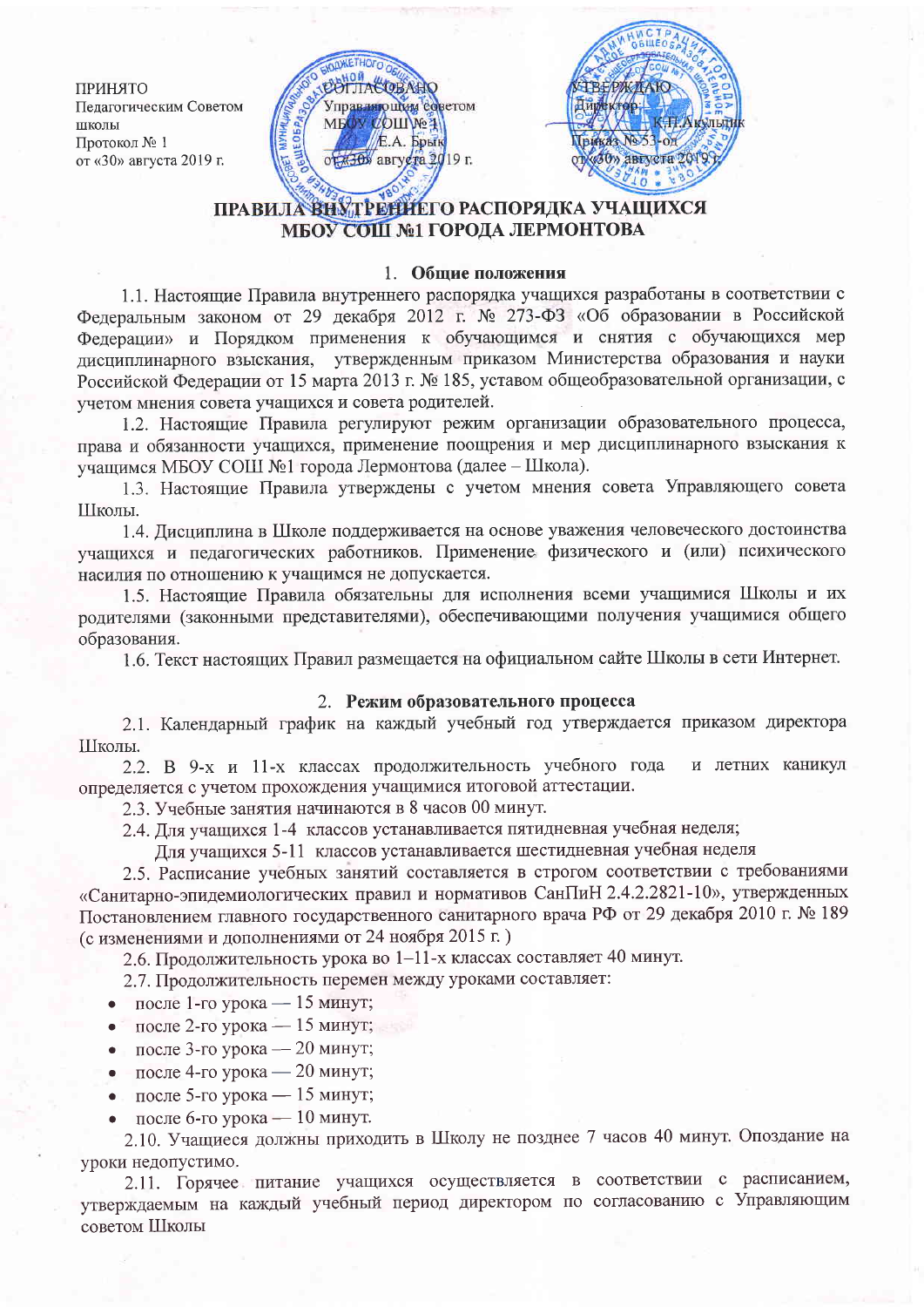## 3. Права, обязанности и ответственность учащихся

#### 3.1. Учашиеся имеют право на:

3.1.1. предоставление условий для обучения с учетом особенностей психофизического развития и состояния здоровья учащихся, в том числе получение социально-педагогической и психологической помощи, бесплатной психолого-медико-педагогической коррекции;

3.1.2. обучение по индивидуальному учебному плану, в том числе ускоренное обучение в пределах осваиваемой образовательной программы в порядке, установленном положением об обучении по индивидуальному учебному плану;

3.1.3. повторное (не более двух раз) прохождение промежуточной аттестации по учебному предмету, курсу, дисциплине в сроки, определяемые Школой, в пределах одного года с момента образования академической задолженности:

3.1.5. выбор факультативных (необязательных для данного уровня образования, профессии, специальности или направления подготовки) и элективных (избираемых в обязательном порядке) учебных предметов, курсов, дисциплин из перечня, предлагаемого Школой (после получения основного общего образования);

3.1.6. освоение, наряду с предметами по осваиваемой образовательной программе, любых других предметов, преподаваемых в Школой, в порядке, установленном положением об освоении предметов, курсов, дисциплин;

3.1.7. уважение человеческого достоинства, защиту от всех форм физического и психического насилия, оскорбления личности, охрану жизни и здоровья;

3.1.9. свободу совести, информации, свободное выражение собственных взглядов и убеждений;

3.1.10. каникулы в соответствии с календарным графиком;

3.1.11. перевод для получения образования по другой форме обучения и форме получения образования в порядке, установленном законодательством об образовании;

3.1.12. перевод в другую образовательную организацию, реализующую образовательную программу соответствующего уровня, в порядке, предусмотренном федеральным органом исполнительной власти, осуществляющим функции по выработке государственной политики и нормативно-правовому регулированию в сфере образования;

3.1.13. участие в управлении Школой в порядке, установленном Уставом;

3.1.14. ознакомление со свидетельством о государственной регистрации, с уставом, с свидетельством образовательной деятельности,  $\rm{co}$ осуществление лицензией на другими учебной документацией, документами, аккредитации,  $\mathbf{c}$ государственной регламентирующими организацию и осуществление образовательной деятельности в Школой;

3.1.15. обжалование локальных актов Школы в установленном законодательством РФ порядке;

3.1.16. бесплатное пользование учебниками, учебными пособиями, средствами обучения и федеральных государственных образовательных стандартов, воспитания в пределах библиотечно-информационными ресурсами, учебной базой Школы;

3.1.17. пользование в установленном порядке лечебно-оздоровительной инфраструктурой, объектами культуры и объектами спорта Школы;

3.1.18. развитие своих творческих способностей и интересов, включая участие в конкурсах, олимпиадах, выставках, смотрах, физкультурных и спортивных мероприятиях, в том числе в официальных спортивных соревнованиях и других массовых мероприятиях;

3.1.19. поощрение за успехи в учебной, физкультурной, спортивной, общественной, научной, научно-технической, творческой, экспериментальной и инновационной деятельности в соответствии с п. 4.1 настоящих Правил;

3.1.20. благоприятную среду жизнедеятельности без окружающего табачного дыма и охрану здоровья от воздействия окружающего табачного дыма и последствий потребления табака;

3.1.21. посещение по своему выбору мероприятий, которые проводятся в Школе и не предусмотрены учебным планом, в порядке, установленном соответствующим положением;

3.1.22. ношение часов, аксессуаров и скромных неброских украшений, соответствующих деловому стилю одежды;

3.1.23. обращение в комиссию по урегулированию споров между участниками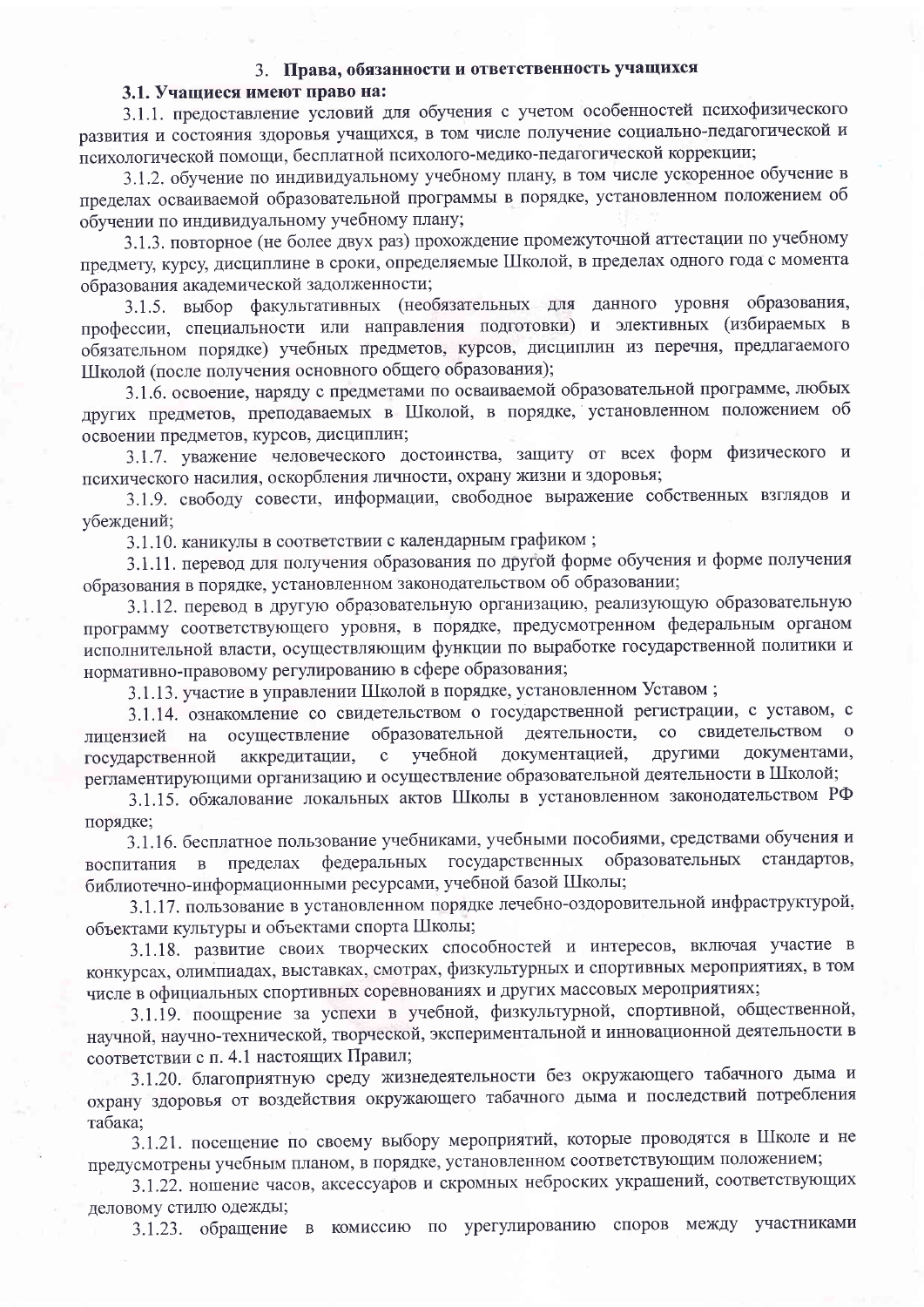образовательных отношений.

#### 3.2. Учашиеся обязаны:

3.2.1. добросовестно осваивать образовательную программу, выполнять индивидуальный учебный план, в том числе посещать предусмотренные учебным планом или индивидуальным учебным планом учебные занятия, осуществлять самостоятельную подготовку к ним, выполнять задания, данные педагогическими работниками в рамках образовательной программы;

3.2.2. ликвидировать академическую задолженность в сроки, определяемые Школой;

3.2.3. выполнять требования Устава Школы, настоящих Правил и иных локальных нормативных актов Школы по вопросам организации и осуществления образовательной деятельности;

3.2.4. заботиться о сохранении и укреплении своего здоровья, стремиться к нравственному, духовному и физическому развитию и самосовершенствованию;

3.2.5. немедленно информировать педагогического работника, ответственного за осуществление мероприятия, о каждом несчастном случае, произошедшим с ними или очевидцами которого они стали;

3.2.6. уважать честь и достоинство других учащихся и работников Школы, не создавать препятствий для получения образования другими учащимися;

3.2.7. бережно относиться к имуществу Школы;

3.2.8. соблюдать режим организации образовательного процесса, принятый в Школе;

3.2.9. находиться в Школе в сменной обуви, иметь опрятный и ухоженный внешний вид. На учебных занятиях (кроме занятий, требующих специальной формы одежды) присутствовать только в светской одежде делового (классического) стиля. На учебных занятиях, требующих специальной формы одежды (физкультура, труд и т.п.) присутствовать только в специальной одежде и обуви;

3.2.10. соблюдать нормы законодательства в сфере охраны здоровья граждан от воздействия окружающего табачного дыма и последствий потребления табака;

3.2.11 не осуществлять действия, влекущие за собой нарушение прав других граждан на благоприятную среду жизнедеятельности без окружающего табачного дыма и охрану их здоровья от воздействия окружающего табачного дыма и последствий потребления табака;

3.2.12. своевременно проходить все необходимые медицинские осмотры.

#### 3.3. Учащимся запрещается:

3.3.1. приносить, передавать, использовать в Школе и на ее территории оружие, спиртные напитки, табачные изделия, токсические и наркотические вещества и иные предметы и вещества, способные причинить вред здоровью участников образовательного процесса и (или) деморализовать образовательный процесс;

3.3.2. приносить, передавать использовать любые предметы и вещества, могущие привести к взрывам, возгораниям и отравлению;

3.3.3. иметь неряшливый и вызывающий внешний вид;

3.3.4. применять физическую силу в отношении других учащихся, работников Школы и иных лиц;

3.4. За неисполнение или нарушение Устава Школы, настоящих Правил и иных локальных нормативных актов по вопросам организации и осуществления образовательной деятельности учащимся несут ответственность в соответствии с настоящими Правилами.

#### 4. Поощрения и дисциплинарное воздействие

4.1. За образцовое выполнение своих обязанностей, повышение качества обученности, безупречную учебу, достижения на олимпиадах, конкурсах, смотрах и за другие достижения в учебной и внеучебной деятельности к учащимся школы могут быть применены следующие виды поощрений:

- объявление благодарности учащемуся;
- (законным представителям) • направление благодарственного письма родителям учащегося;
- награждение почетной грамотой и (или) дипломом;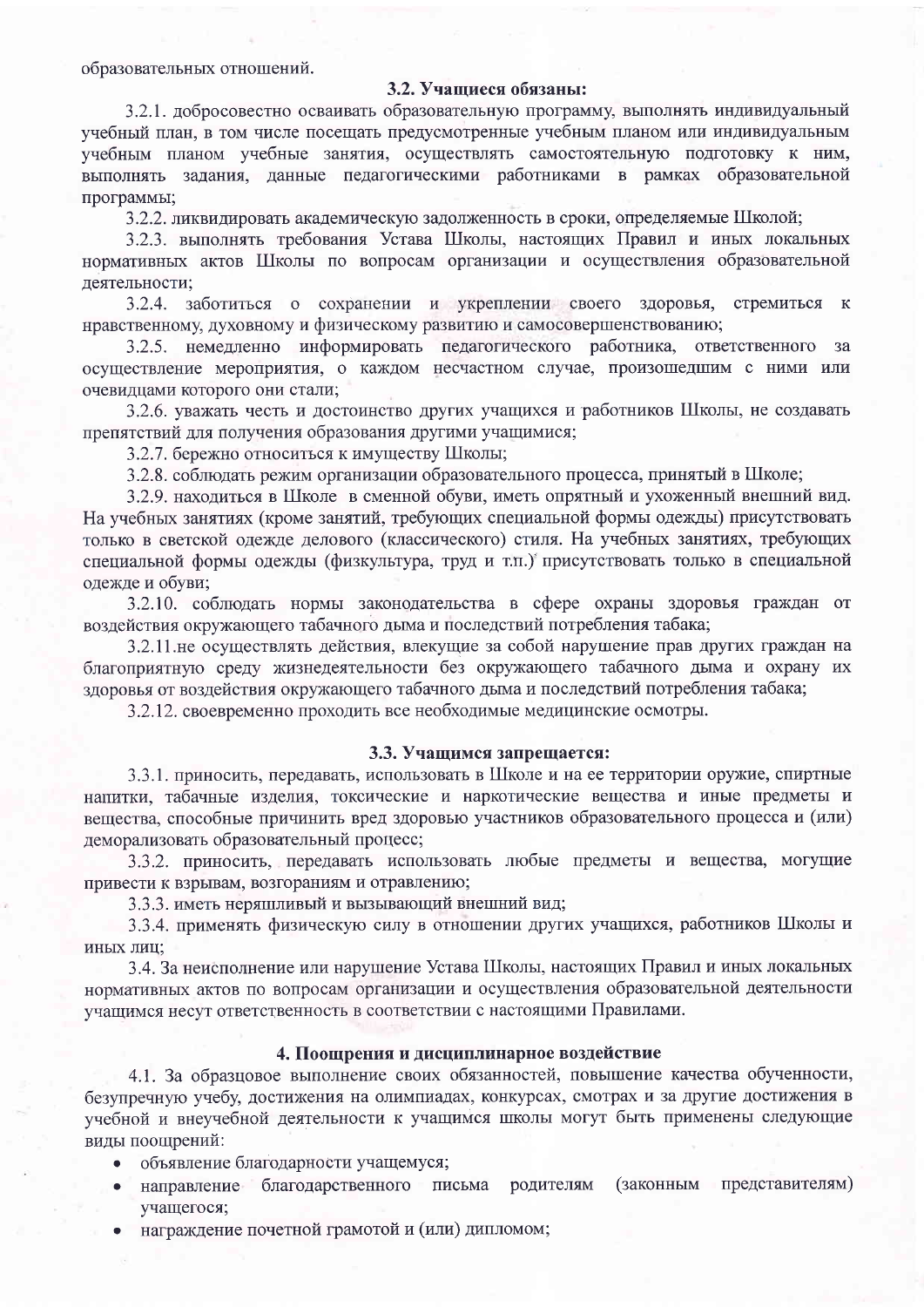- награждение ценным подарком;  $\bullet$
- выплата стипендии;
- представление к награждению золотой или серебряной медалью.

4.2. Процедура применения поощрений

4.2.1. Объявление благодарности учащемуся, объявление благодарности законным представителям учащегося, направление благодарственного письма по месту работы законных представителей учащегося могут применять все педагогические работники Школы при проявлении учащимися активности с положительным результатом.

 $4.2.2.$ Награждение почетной грамотой (дипломом) может осуществляться администрацией Школы по представлению классного руководителя и (или) учителяпредметника за особые успехи, достигнутые учащимся по отдельным предметам учебного плана и (или) во внеурочной деятельности на уровне Школы и (или) муниципального образования, на территории которого находится Школа.

4.2.3. Награждение ценным подарком осуществляется за счет дополнительных финансовых средств по представлению заместителей директора на основании приказа директора Школы за особые успехи, достигнутые на уровне муниципального образования, субъекта Российской Федерации.

4.2.5. Выплата стипендии осуществляется за счет дополнительных финансовых средств учащимся 5-11-х классов за отличную успеваемость по всем предметам в на основании приказа директора Школы. Выплата стипендии осуществляется в течение учебного года, следующего за тем, который учащийся закончил с отличием. Во время летних каникул стипендия не выплачивается.

4.2.6. Награждение золотой или серебряной медалью осуществляется решением педагогического совета на основании результатов государственной итоговой аттестации учащихся в соответствии с Положением о награждении золотой или серебряной медалью в Школе.

4.3. За нарушение устава, настоящих Правил и иных локальных нормативных актов Школы к учащимся могут быть применены следующие меры дисциплинарного воздействия:

• меры воспитательного характера;

дисциплинарные взыскания.

4.4. Меры воспитательного характера представляют собой действия администрации Школы, ее педагогических работников, направленные на разъяснение недопустимости нарушения правил поведения в Школы, осознание учащимся пагубности совершенных им действий, воспитание личных качеств учащегося, добросовестно относящегося к учебе и соблюдению дисциплины.

4.5. К учащимся могут быть применены следующие меры дисциплинарного взыскания:

- замечание:
- выговор;
- отчисление из Школы.  $\bullet$

4.6. Применение дисциплинарных взысканий

4.6.1 За каждый дисциплинарный проступок может быть применена одна мера дисциплинарного взыскания.

меры дисциплинарного взыскания организация, осуществляющая При выборе образовательную деятельность, должна учитывать тяжесть дисциплинарного проступка, причины и обстоятельства, при которых он совершен, предшествующее поведение обучающегося, его психофизическое и эмоциональное состояние, а также мнение советов обучающихся, представительных органов обучающихся, советов родителей (законных представителей) несовершеннолетних обучающихся организации, осуществляющей образовательную деятельность.

4.6.2. Дисциплинарное взыскание применяется не позднее одного месяца со дня обнаружения дисциплинарного проступка и не позднее шести месяцев со дня его совершения, не считая времени болезни учащегося, пребывании его на каникулах, а также времени, необходимого на учет мнения совета учащихся, совета родителей, но не более семи учебных дней со дня представления директору Школы мотивированного мнения указанных советов в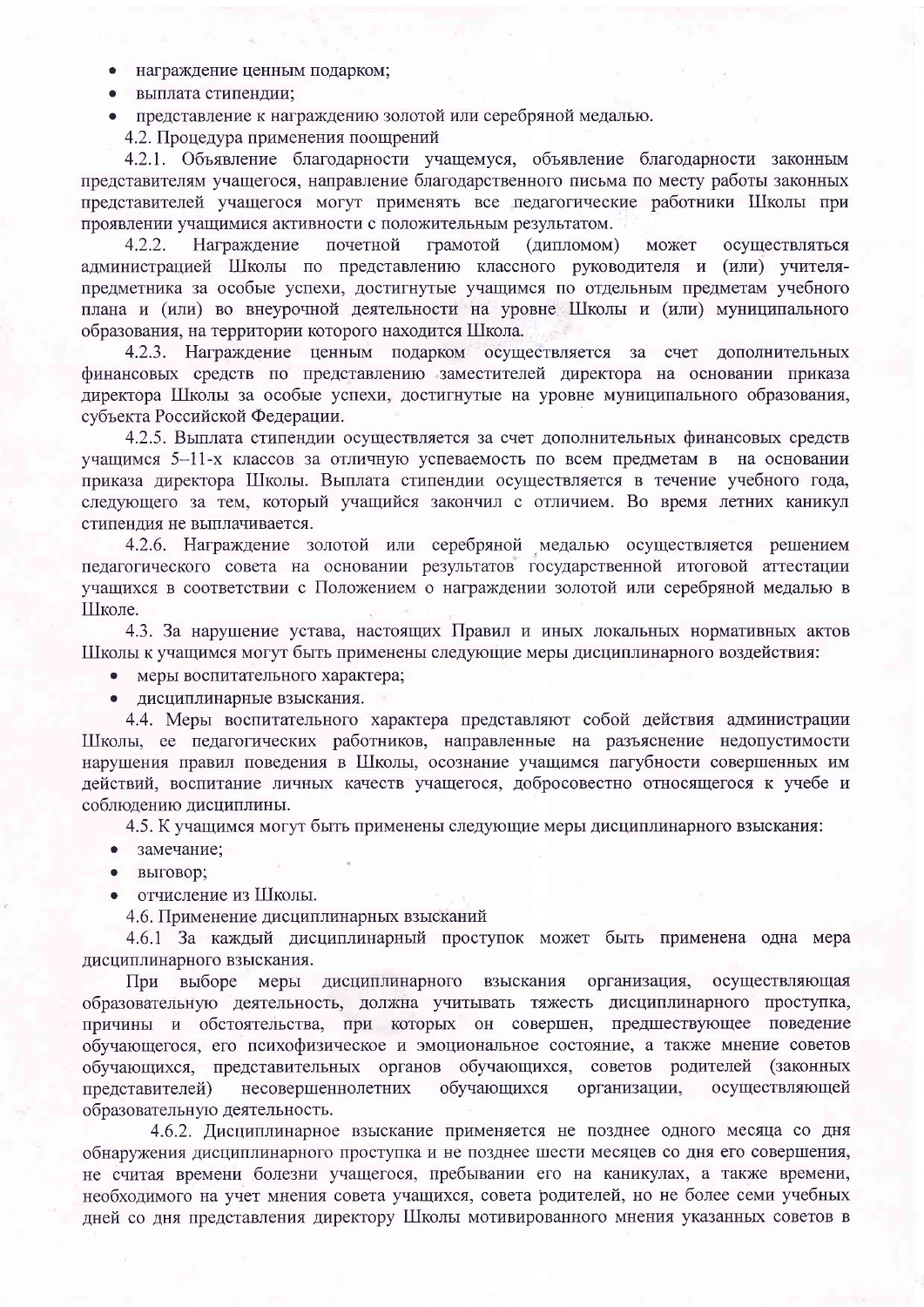письменной форме.

За каждый дисциплинарный проступок может быть применено только ОДНО дисциплинарное взыскание.

4.6.3. До применения меры дисциплинарного взыскания организация, осуществляющая образовательную деятельность, должна затребовать от обучающегося письменное объяснение. Если по истечении трех учебных дней указанное объяснение обучающимся не представлено, то составляется соответствующий акт.

Отказ или уклонение обучающегося от предоставления им письменного объяснения не является препятствием для применения меры дисциплинарного взыскания.

4.6.4. Не допускается применение мер дисциплинарного взыскания к обучающимся во время их болезни, каникул, академического отпуска, отпуска по беременности и родам или отпуска по уходу за ребенком

взыскания предшествует дисциплинарное Применению дисциплинарного  $4.6.5.$ расследование, осуществляемое на основании письменного обращения к директору Школы того или иного участника образовательных отношений.

4.6.6. При получении письменного заявления о совершении учащимся дисциплинарного проступка директор в течение трех рабочих дней передает его в комиссию по расследованию дисциплинарных проступков, создаваемую его приказом в начале каждого учебного года. Комиссия в своей деятельности руководствуется соответствующим Положением.

4.6.7. В случае признания учащегося виновным в совершении дисциплинарного проступка комиссией выносится решение о применении к нему соответствующего дисциплинарного взыскания.

4.6.8. Отчисление несовершеннолетнего обучающегося, достигшего возраста пятнадцати лет, в качестве меры дисциплинарного взыскания применяется, если меры дисциплинарного воздействия воспитательного характера не дали результата, учащийся имеет не менее двух дисциплинарных взысканий в текущем учебном году и его дальнейшее пребывание в Школе оказывает отрицательное влияние на других учащихся, нарушает их права и права работников, а также нормальное функционирование Школе.

Отчисление несовершеннолетнего учащегося как мера дисциплинарного взыскания не применяется, если сроки ранее примененных к нему мер дисциплинарного взыскания истекли, и (или) меры дисциплинарного взыскания сняты в установленном порядке.

4.6.9. Решение об отчислении несовершеннолетнего учащегося, достигшего возраста пятнадцати лет и не получившего основного общего образования, как мера дисциплинарного взыскания принимается с учетом мнения его законных представителей и с согласия комиссии по делам несовершеннолетних и защите их прав. Решение об отчислении детей-сирот и детей, оставшихся без попечения родителей, принимается с согласия комиссии по делам несовершеннолетних и защите их прав и органа опеки и попечительства.

4.6.10. Школа обязана незамедлительно проинформировать отдел образования, органы отчислении Лермонтова, об администрации города опеки попечительства  $\overline{M}$ несовершеннолетнего обучающегося в качестве меры дисциплинарного взыскания.

4.6.11. Дисциплинарное взыскание на основании решения комиссии объявляется приказом директора. С приказом учащийся и его родители (законные представители) знакомятся под роспись в течение трех учебных дней со дня издания, не считая времени отсутствия учащегося в Школе. Отказ учащегося, его родителей (законных представителей) ознакомиться с указанным приказом под роспись оформляется соответствующим актом.

4.6.12. Учащийся и (или) его родители (законные представители) вправе обжаловать в комиссию по урегулированию споров между участниками образовательных отношений меры дисциплинарного взыскания и их применение.

4.6.13. Если в течение года со дня применения меры дисциплинарного взыскания к учащемуся не будет применена новая мера дисциплинарного взыскания, то он считается не имеющим меры дисциплинарного взыскания.

4.6.14. Директор Школы имеет право снять меру дисциплинарного взыскания до истечения года со дня ее применения по собственной инициативе, просьбе самого учащегося, его родителей (законных представителей), ходатайству совета учащихся или совета родителей.